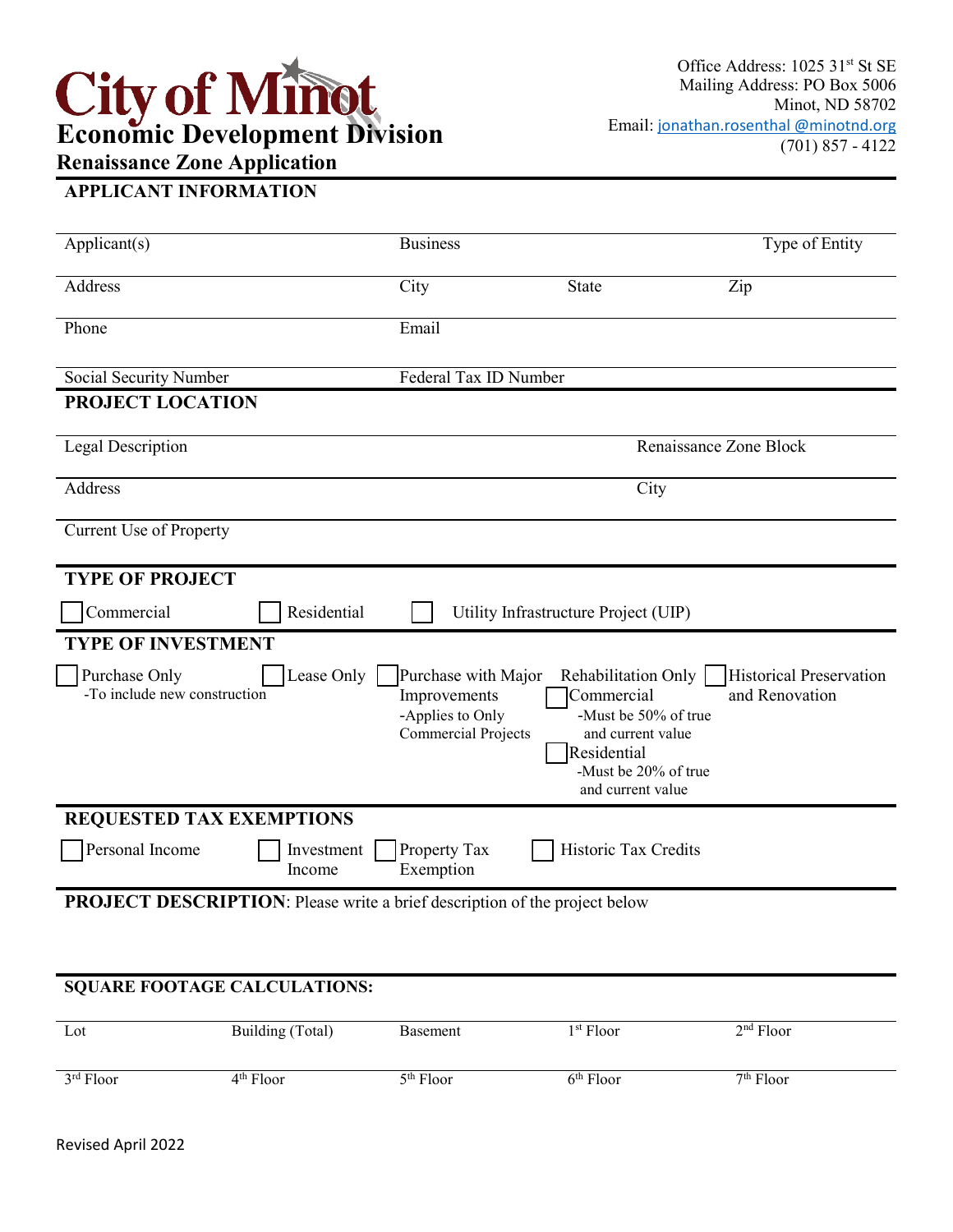| <b>Work to Be Done:</b>                                                                                                                                                                                                                                                                                                                  | <b>Estimated Costs:</b> |
|------------------------------------------------------------------------------------------------------------------------------------------------------------------------------------------------------------------------------------------------------------------------------------------------------------------------------------------|-------------------------|
|                                                                                                                                                                                                                                                                                                                                          |                         |
|                                                                                                                                                                                                                                                                                                                                          |                         |
|                                                                                                                                                                                                                                                                                                                                          |                         |
|                                                                                                                                                                                                                                                                                                                                          |                         |
|                                                                                                                                                                                                                                                                                                                                          |                         |
|                                                                                                                                                                                                                                                                                                                                          |                         |
|                                                                                                                                                                                                                                                                                                                                          |                         |
|                                                                                                                                                                                                                                                                                                                                          |                         |
|                                                                                                                                                                                                                                                                                                                                          |                         |
|                                                                                                                                                                                                                                                                                                                                          |                         |
|                                                                                                                                                                                                                                                                                                                                          |                         |
|                                                                                                                                                                                                                                                                                                                                          |                         |
|                                                                                                                                                                                                                                                                                                                                          |                         |
| Total Estimated Cost \$ 0                                                                                                                                                                                                                                                                                                                |                         |
| Current True and Full Value \$                                                                                                                                                                                                                                                                                                           |                         |
| <b>Estimated Value After Improvements</b><br><sup>S</sup>                                                                                                                                                                                                                                                                                |                         |
| <b>Estimated Start Date:</b><br><b>Estimated Completion Date:</b>                                                                                                                                                                                                                                                                        |                         |
| If this project is a UIP, is the applicant a Renaissance Zone Project?<br>To be considered a Renaissance Zone Project, the project would need to take place in the Renaissance Zone and<br>a)                                                                                                                                            | No<br>Yes               |
| be a utility company.<br>If this is a property owner affected by a UIP not participating in a Renaissance Zone Project, is the property<br>b)<br>owner in the Renaissance Zone?<br>Yes<br>No                                                                                                                                             |                         |
| Is this project a lease?<br>No<br>Yes                                                                                                                                                                                                                                                                                                    |                         |
| What type of lease?<br>Expansion<br>Continuation<br>New<br>a)                                                                                                                                                                                                                                                                            | Leasehold Improvement   |
| If this is an expansion, what is the additional square footage of the expansion?                                                                                                                                                                                                                                                         |                         |
| If it is a lease project, does it involve the relocation of a business from one location in the city to the Renaissance<br>b)<br>Yes<br>Zone or from one zone property to another zone property                                                                                                                                          | No                      |
| Does this project involve historical preservation or renovation?<br>Yes                                                                                                                                                                                                                                                                  | No                      |
| For projects that involve historical preservation or renovation, but are not part of a rehabilitation project, provide<br>a)<br>a description of the work and the estimated costs. A letter of approval from the Historical Society is required to<br>claim any historical tax credits either on a rehabilitation project or renovation. |                         |
| Information for historical properties may be obtained by contacting the Historical Society at: (701) 328-2666 or<br>$\mathbf{b}$<br>email history@nd.gov                                                                                                                                                                                 |                         |
| Is the project being funded by a Renaissance Fund Organization?                                                                                                                                                                                                                                                                          | Yes<br>N <sub>0</sub>   |
| If yes, describe the type and amount of financing and name of the Renaissance Fund Organization.                                                                                                                                                                                                                                         |                         |
|                                                                                                                                                                                                                                                                                                                                          |                         |
|                                                                                                                                                                                                                                                                                                                                          |                         |
|                                                                                                                                                                                                                                                                                                                                          |                         |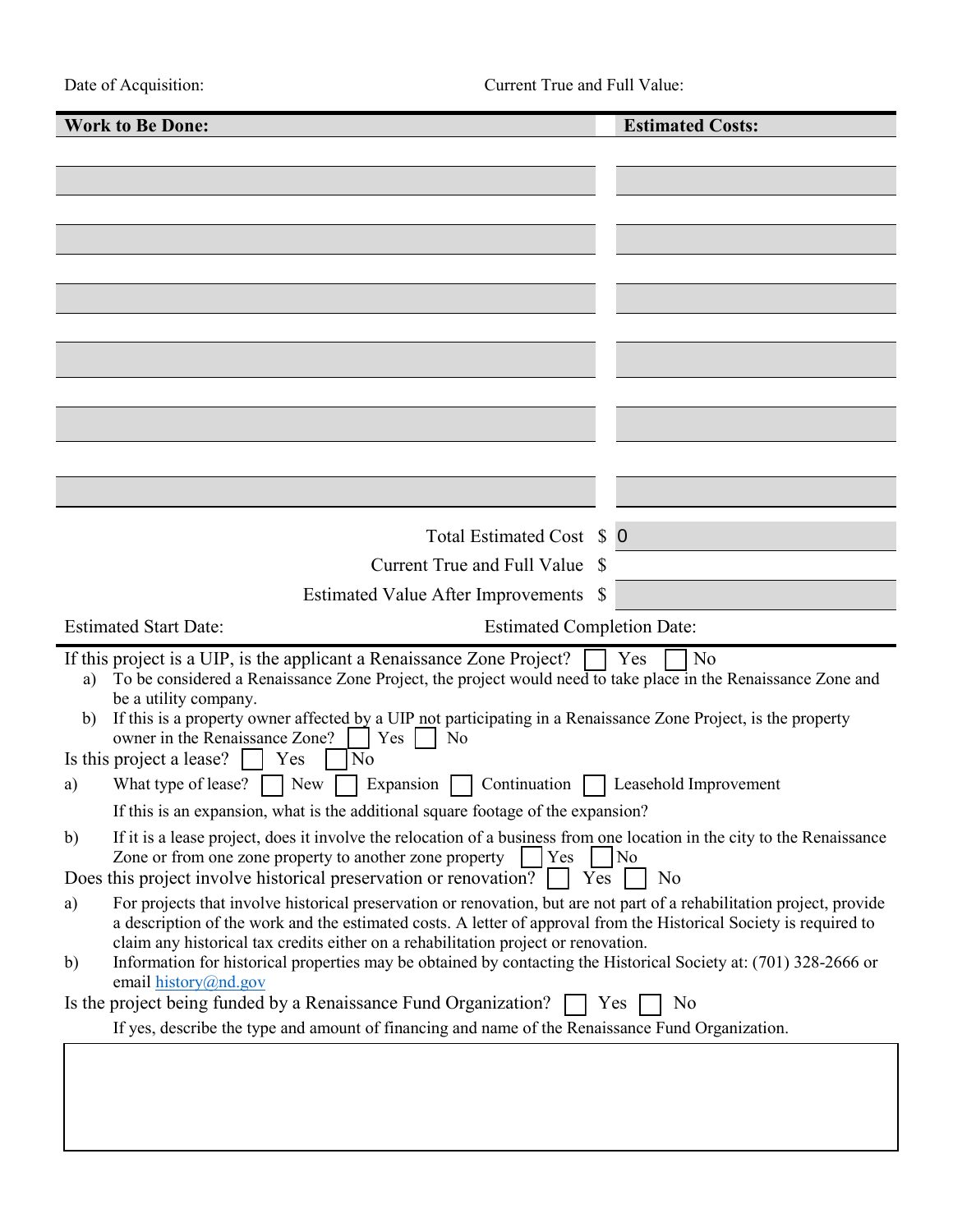Provide the estimated state and local tax benefit to the taxpayer for 5 years (applies to all projects)

| Total State Tax Benefit for five (5) years                                                                              | \$        |  |
|-------------------------------------------------------------------------------------------------------------------------|-----------|--|
| Total Property Tax Benefit for five (5) years                                                                           |           |  |
| Total Non-Participation Owner Tax Credit                                                                                |           |  |
| Is the entity subject to the financial institution tax (N.D.C.C.57.35.3)?                                               | Yes<br>No |  |
| If yes, total state tax benefit for five $(5)$ years $\$$                                                               |           |  |
| <b>OFFICE ONLY</b>                                                                                                      |           |  |
| Zone Authority and City Documentation<br>Date of Approval or Conditional Approval                                       | (date)    |  |
| Provide a copy of minutes or other supporting documentation that indicates the formal approval by the approving entity. |           |  |

Identify from the Development Plan the specific criteria used to approve the project:

NOTE: The DCS reserves the right to reject a zone-approved project or to continue negotiating its approval. When a project is approved by the DCS, the local zone authority will be notified in writing.

If after a project is approved and the property changes hands or a replacement project is approved during the five year exemption period, the DCS does not need to approve the transfer or the replacement project. The zone authority, however, must notify the DCS of the change and provide the applicable information about the new homeowners, business, and/or investor tax would affect the exemption provided.

Once the project is completed, DCS must be informed by email, fax or letter of the exact date of completion, and project number before the final letter of approval can be issued.

On historical renovations/rehabilitations, documentation from the Historical Society approving the final restorations must be submitted to DCS before a final letter of approval can be issued.

Signature Date